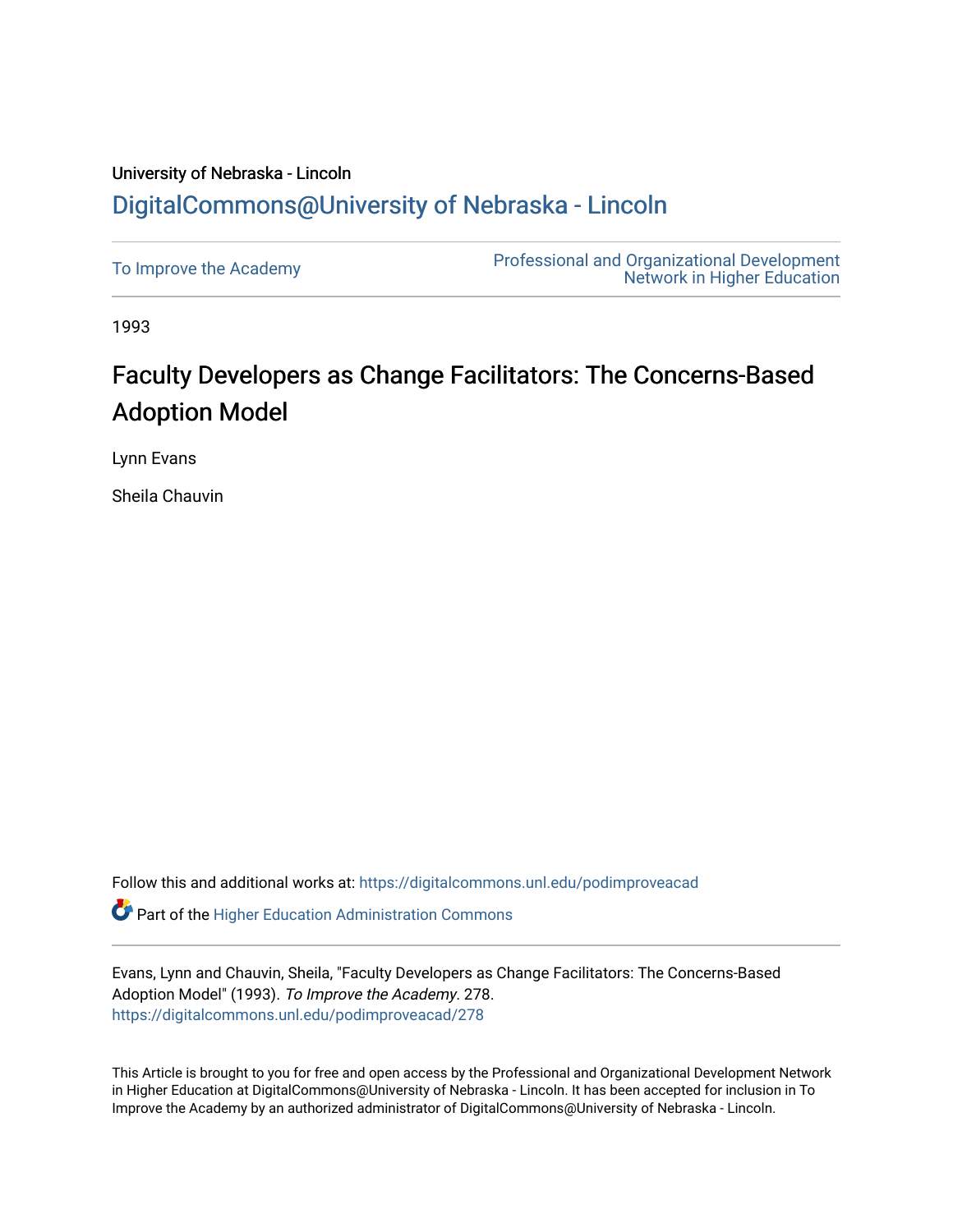# **Faculty Developers as Change Facilitators: The Concerns-Based Adoption Model**

## **Lynn Evans**

Louisiana State University

## **Sheila Chauvin**

Southeastern Louisiana University

*Faculty members involved in efforts to improve their teaching, as well as the faculty developers who work with them, progress through natural, predictable stages of concern which,* if *understood, can form the basis of appropriate interventions. In this article the authors examine a framework that faculty developers and leaders of change efforts can use in their roles as change facilitators. This framework for understanding and planning educational change is part of the Concerns-Based Adoption Model (CBAM) developed by Hall, Hord, and others at the University of Texas at Austin Research and Development Center.* 

The 1980s and early 1990s have been marked by frequent and recurring calls to reform key elements of postsecondary education. For example, Boyer (1990) and others (e.g., Massey & Wilger, 1992) illustrate the increasing public criticism of higher education. In particular, there has been a strong push from lawmakers, accreditation agencies, administrators, and faculty to place greater emphasis on the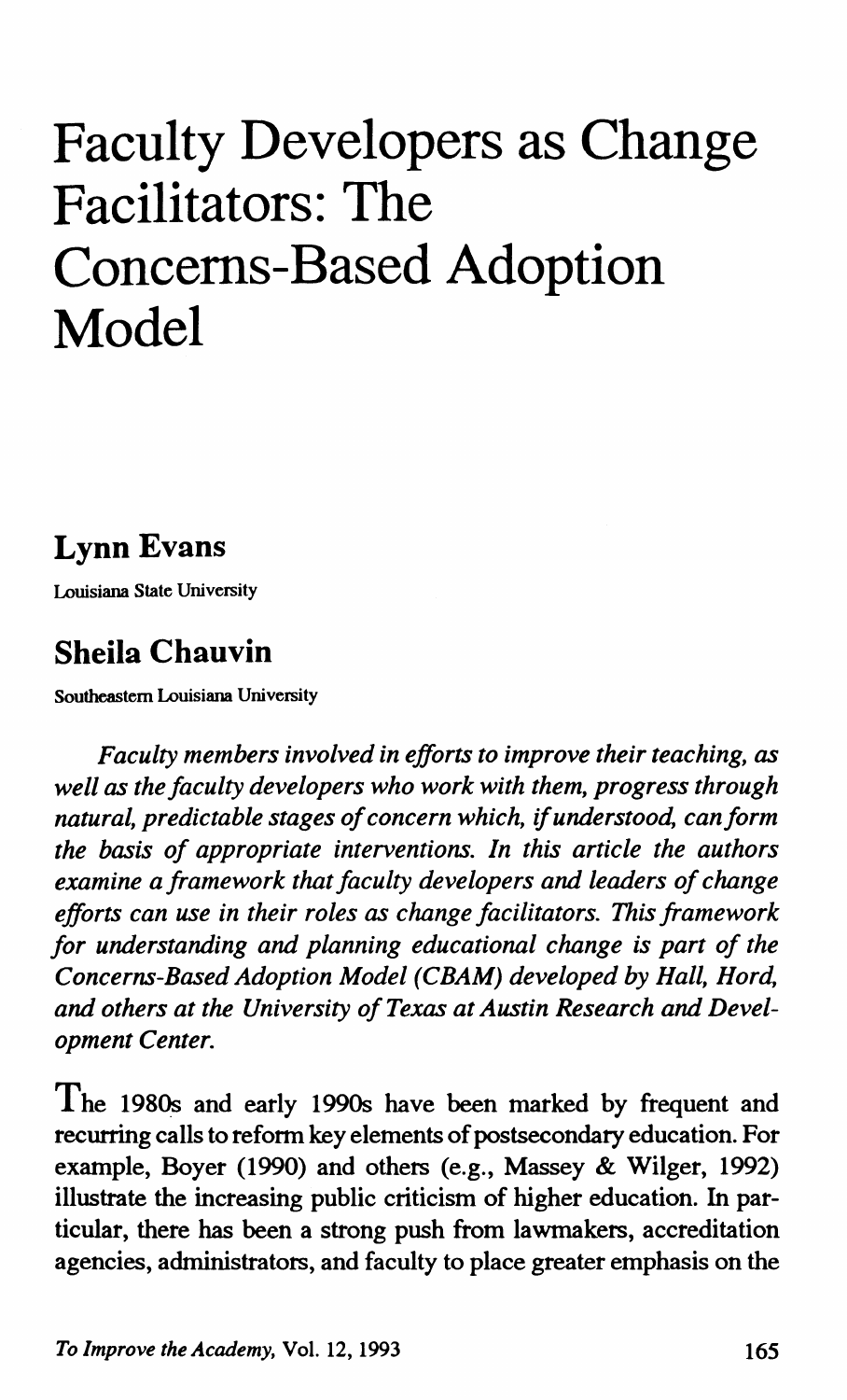teaching and learning functions that reflect the primary purpose of postsecondary institutions.

As faculty developers, an important aspect of our role is the facilitation of change, yet the process of effecting long-lasting change is difficult and not yet fully understood. What can we learn from the literature on planned change? What conceptual frameworks and models for facilitating change processes offer promise for faculty developers?

### **Planned Change: Understood or Not?**

Past accounts have often characterized faculty as being inherently resistant to change and rigid in their conceptions of their organizational roles (Giacquinta, 1973; Hopkins, 1990; Massey and Wilger, 1992). Yet, organizational leaders and change facilitators (e.g., faculty developers and leaders of change efforts) have been described as having substantial influences on effecting positive change outcomes (Atkins & Svinicki, 1992; Bossert, Dwyer, Rowan & Lee, 1982; Hall & Hord, 1987; Weimer, 1992). Understanding the factors affecting planned change in academic communities might enhance success in achieving long-term results and incorporation of change efforts into everyday practice and organizational life, rather than simply resulting in short-lived, superficial attempts to change.

Recently, the literature on planned organizational change seems to be shifting its focus from the effects or outcomes of change to the *process* of change. (Chauvin, 1992; Corbett, Firestone, & Rossman, 1987; Darling-Hammond, 1990; Hall & Hord, 1987; Joyce, 1990). These studies offer insights and conceptual frameworks (e.g., receptivity to change, change facilitator style, organizational culture and role orientations, and stages of concern) that appear useful for facilitating change processes and incorporating innovation into everyday professional practice. As individuals progress through various stages of planned change they alter their ways of *thinking and doing.* As Pullan (1985) points out, change at the individual level involves anxiety and uncertainty, developing new skills, practice, feedback and cognitive transformations with respect to "why this new way works better" (p. 396). At each stage of incorporating innovation into prac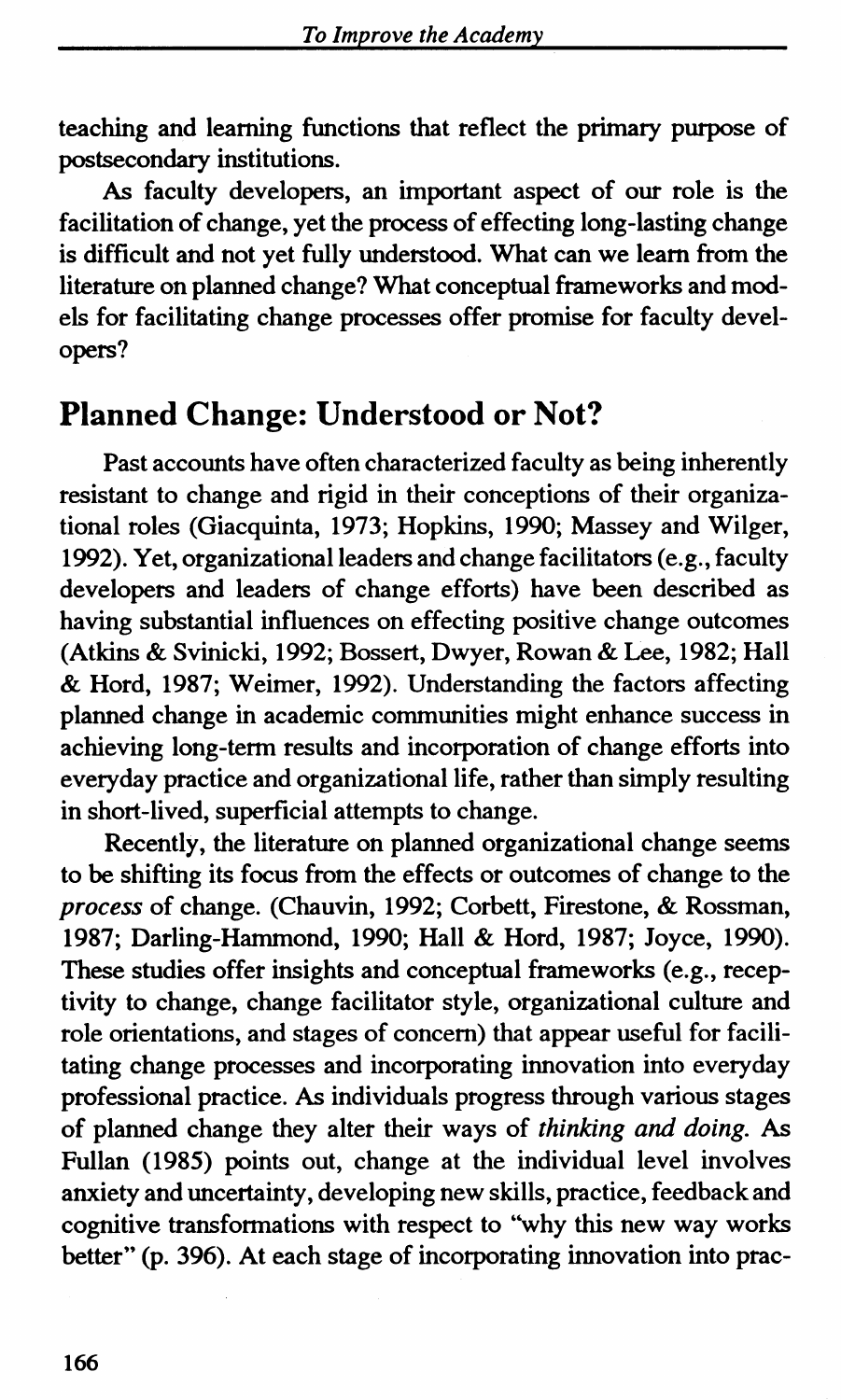tice, perceptions, feelings, and concerns will similarly evolve and be resolved. Understanding individual perspectives or orientations toward organizational roles appears important for effecting long-lasting change in professional practice (e.g. teaching and learning) (Corbett, et al., 1987).

These findings are hardly surprising. While others often assume change to be an event, those of us who work with faculty to implement changes in organizations, in classrooms, and in individual faculty members' teaching know that change is a process. Indeed, in our roles as leaders in implementing change, we are change facilitators. The concept of change facilitation as one aspect of leadership style is emerging in the literature as an area of study in its own right, with a number of studies focusing on the role of school leaders as change facilitators (Evans & Teddlie, 1993; Chauvin, 1992; Hall & Hord, 1987).

The idea of change as a process implies that there are gradual steps in the change process, and that faculty members involved in efforts to improve their teaching, as well as the faculty developers who work with them, progress through natural, predictable stages of concern. This framework for understanding and planning educational change is part of the Concerns-Based Adoption Model (CBAM) developed by Hall and Hord at the University of Texas Research and Development Center for Teacher Education (1987).

## **Origins of Concerns Theory**

The concept of concerns theory emerged during the late 1960s in earlier work by Frances Fuller (1969). Fuller's work with student teachers revealed interesting patterns in beginning teachers' needs and interests. They were interested in and concerned about such things as class control, adequacy of their own content knowledge, and evaluations by their principals and their students. Experienced teachers, on the other hand, expressed concerns which were in striking contrast to their beginning colleagues. More frequently, their concerns centered on progress of students and student learning. Fuller and her colleagues concluded that there were clusters of concerns common to teachers at different stages of their careers, with beginning teachers operating at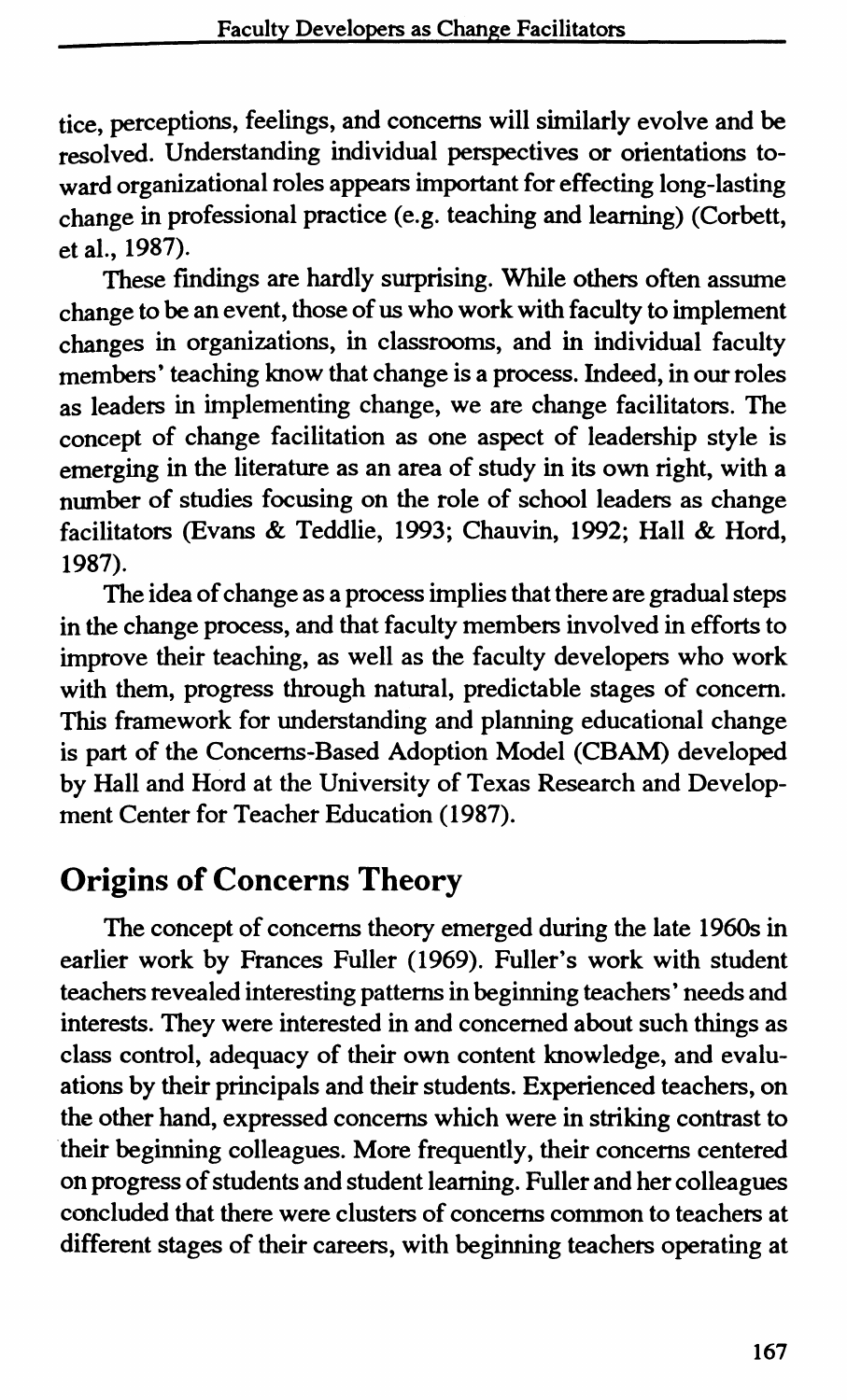a level of concern typified by self concerns, followed by concerns about management, or task concerns, and finally, concerns about outcomes such as student learning, at the impact level.

## **Concerns about Change**

More recent research related to the change process has revealed that this phenomenon is not peculiar to beginning and more experienced teachers, but that it is a phenomenon common to all of us as we encounter change, new experiences, and new demands. Researchers working at the University of Texas at Austin Research and Development Center for Teacher Education have extended the pioneering work of Fuller in other educational settings and identified and defined seven developmental stages in relation to implementation of innovations (Hall, Wallace & Dossett, 1973; Hall, George & Rutherford, 1979; Hall & Hord, 1987). Based on their extensive field work, an expanded version of Fuller's original concerns model was developed, resulting in seven Stages of Concern, summarized in Figure 1. By stages of concern, Hall and his colleagues do not refer to a lock step, one-way progression, but rather to a developmental trend where the relative intensity of concerns is the key. Knowing the stage(s) of concern of an individual in relation to a particular innovation is important to facilitating that change.

At the beginning of a particular change process, an individual's concerns are likely to be related to self. For typical "nonusers," self concerns are relatively high in the earlier stages—Stage 0 Awareness, Stage 1 Informational, and Stage 2 Personal. That is, concerns are focused on gaining information about the innovation (Stage 1) and finding out how it will affect them personally (Stage 2). As they begin to actually use the innovation, task concerns about management and efficiency become foremost. Those in Stage 3 still have concerns in other areas, but learning how to manage the innovation and incorporate it into their routines in an efficient manner is primary. As they become skilled in managing the innovation, typically concerns in Stages 0, 1, 2, and 3 (self and task) decrease, and the potential exists for individuals' concerns to focus on the impact of the innovation in later stages-Stage 4 Consequence, Stage *5* Collaboration, and Stage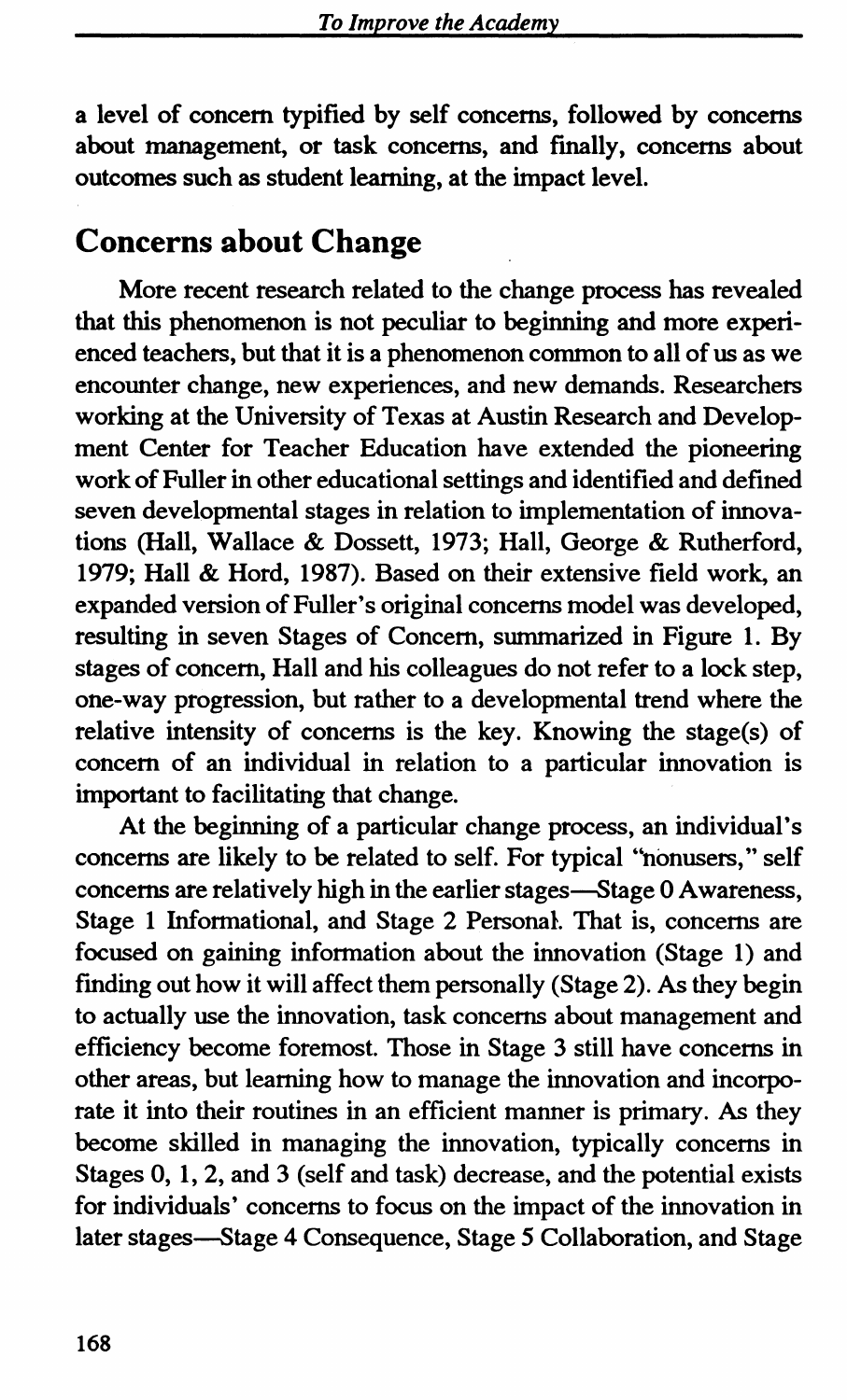## Figure 1

#### Stages of Concern: Typical Expressions of Concern About the Innovation

|                                 | <b>STAGES OF CONCERN</b> | <b>EXPRESSIONS OF CONCERN</b>                                                              |
|---------------------------------|--------------------------|--------------------------------------------------------------------------------------------|
| I                               | 6 REFOCUSING             | I have some ideas about something that<br>would work even better.                          |
| М<br>P<br>A<br>$\mathbf C$<br>T | 5 COLLABORATION          | I am concerned about relating what I<br>am doing with what other instructors<br>are doing. |
|                                 | 4 CONSEQUENCE            | How is my use affecting students?                                                          |
| T<br>A<br>S<br>K                | <b>3 MANAGEMENT</b>      | I seem to be spending all my time in<br>getting material ready.                            |
|                                 | 2 PERSONAL               | How will using it affect me?                                                               |
| S<br>Е<br>L<br>F                | 1 INFORMATIONAL          | I would like to know more about it.                                                        |
|                                 | 0 AWARENESS              | I am not concerned about it (the in-<br>novation).                                         |

CBAM Project Research and Development for Teacher Education The University of Texas at Austin

Used with permission.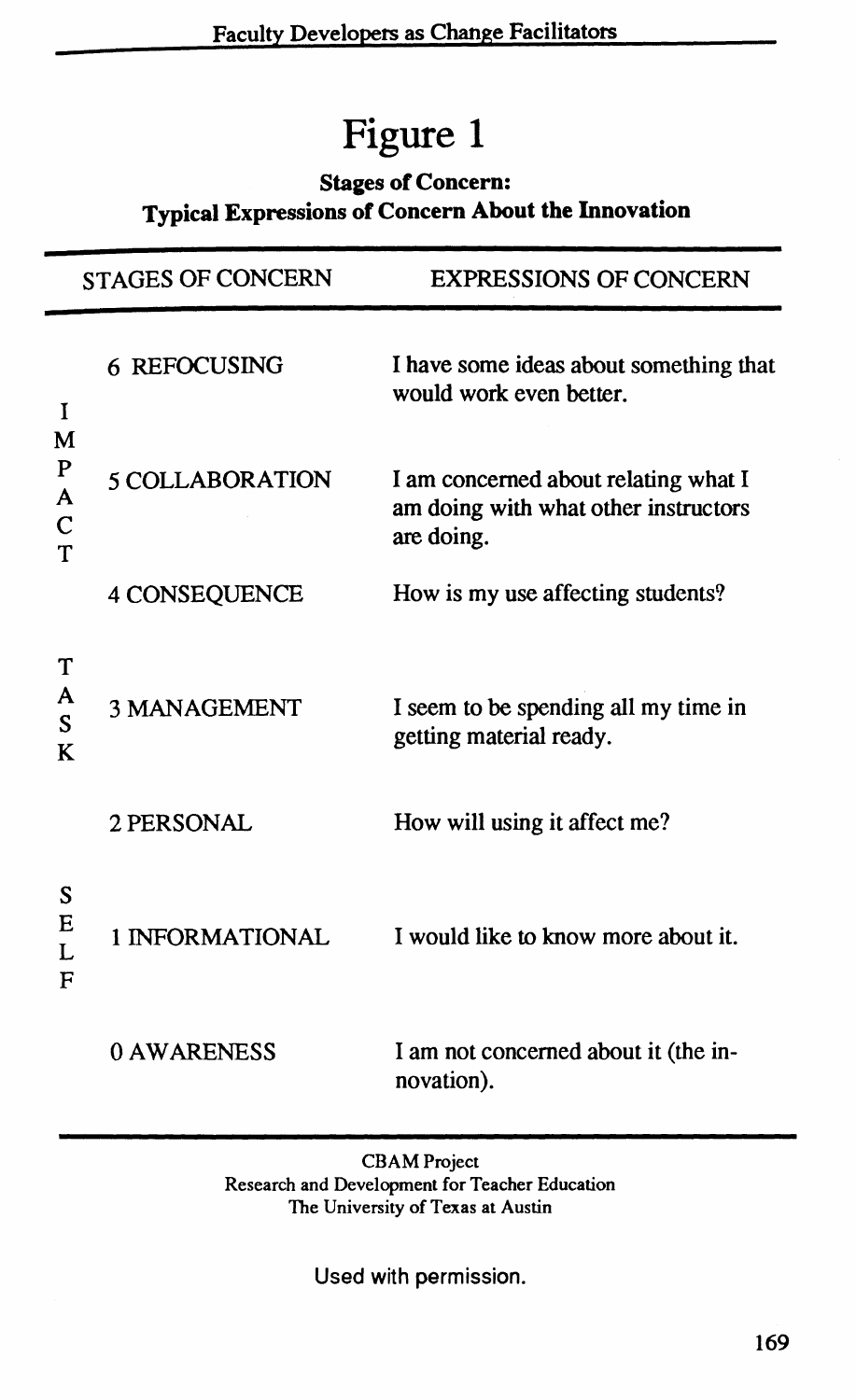6 Refocusing (Hall, George and Rutherford, 1979). Concerns about earlier stages do not disappear, but the relative intensity of these concerns is diminished. It is important to note that this is not an automatic progression but one that can be facilitated by addressing concerns at each stage as they arise.

## Assessing Stages of Concern

The role of the change facilitator, then, is to become skilled at assessing concerns of faculty in relation to particular innovations, in order to be able to assist in appropriate ways. Hall and Hord (1987) discuss three methods developed to assess stages of concern about an innovation: (1) one-legged conferences, (2) open-ended statements, and (3) the Stages of Concern Questionnaire (Hall, George, and Rutherford, 1979).

### *One-legged conferences*

Almost any interaction can provide an informal opportunity to gather information about a faculty member's stage of concern related to an innovation-over coffee, during breaks at a workshop, or walking down the hall, stepping with one leg at a time (hence the name, one-legged conferences!). To "get at" an individual's feelings, reactions, attitudes, or concerns, the change facilitator asks such questions as "What do you think of \_\_\_\_\_\_\_\_\_?" (substituting the name of the innovation), or "How does it affect you? How about others you teach with?" or "When you think about \_\_\_\_\_\_, what concerns do you have?" (Hall & Hord, 1987, p. 65).

### *Open-ended statements*

Change facilitators can prepare open-ended statements to gauge the stage of concern of individuals related to the innovation. Using this technique, individuals complete in writing an open-ended statement such as "When you think about , what are you concerned about?" (Hall & Hord, 1987, p. 66). Responses are then analyzed for content indicating stages of concern.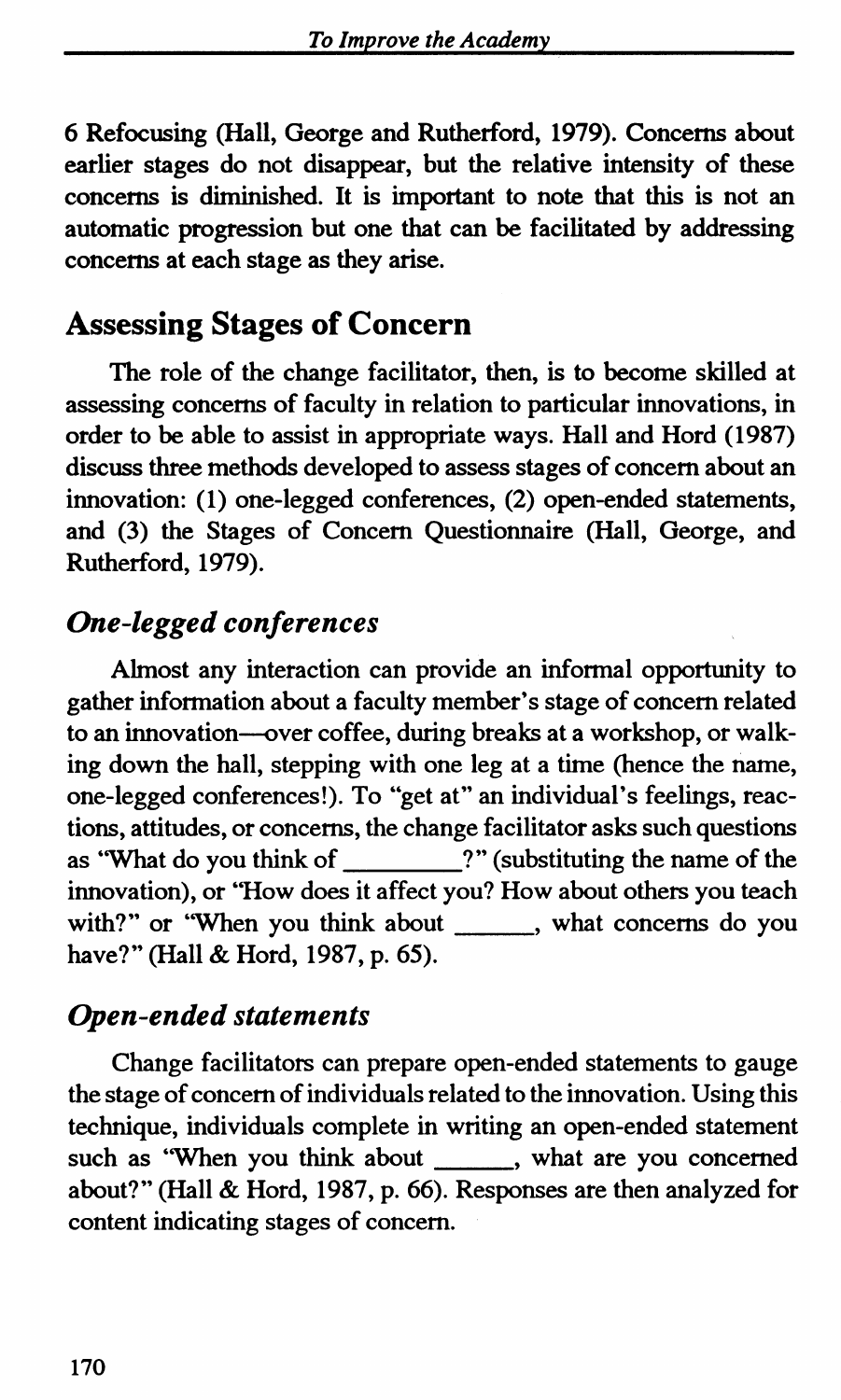## *Stages of Concern Questionnaire (SoCQ)*

This 35-item questionnaire (Hall, George, & Rutherford, 1979) offers a more systematic approach to assessing stages of concern. Respondents need to substitute the name of the particular innovation in place of "the innovation" and indicate their choice on a seven-point Likert scale for each item. Example items from the SoCQ include the following: "I don't even know what the innovation is" (Stage 0); "I would like to know what resources are available if we decide to adopt this innovation" (Stage 1); "I am concerned about conflict between my interests and my responsibilities" (Stage 2); "I am concerned about not having enough time to organize myself each day" (Stage 3); "I am concerned about how the innovation affects students" (Stage 4); "I would like to help other faculty in their use of the innovation" (Stage 5); and "I would like to determine how to supplement, enhance, or replace the innovation" (Stage 6).

Strong psychometric qualities of the SoCQ, including test-retest correlation results ranging from .65 to .86 and estimates of internal consistency (alpha coefficients) ranging from .64 to .83, allow the use of the instrument where systematic data collection over time is important. Use of the SoCQ results in a profile for each individual indicating the ''peaks" and "valleys" of an individual's concerns.

## **Interventions Targeting Stages of Concern**

Once the relative intensity of an individual's concerns has been assessed, how can this information be used? Interventions, or actions taken to facilitate the change process, need to be targeted to the concerns of the individual. If concerns are highest in Stage 1 Information, for example, the change facilitator needs to provide a variety of sources of information about the innovation-printed materials to read, an orientation session or workshop, a videotape, a colleague who uses ''the innovation" successfully and is willing to share. If an individual's concerns are at Stage *5* Collaboration, opportunities need to be provided to share with others-for example, in informal discussion groups, as seminar panelists or by presenting at conferences, or by mentoring another faculty member.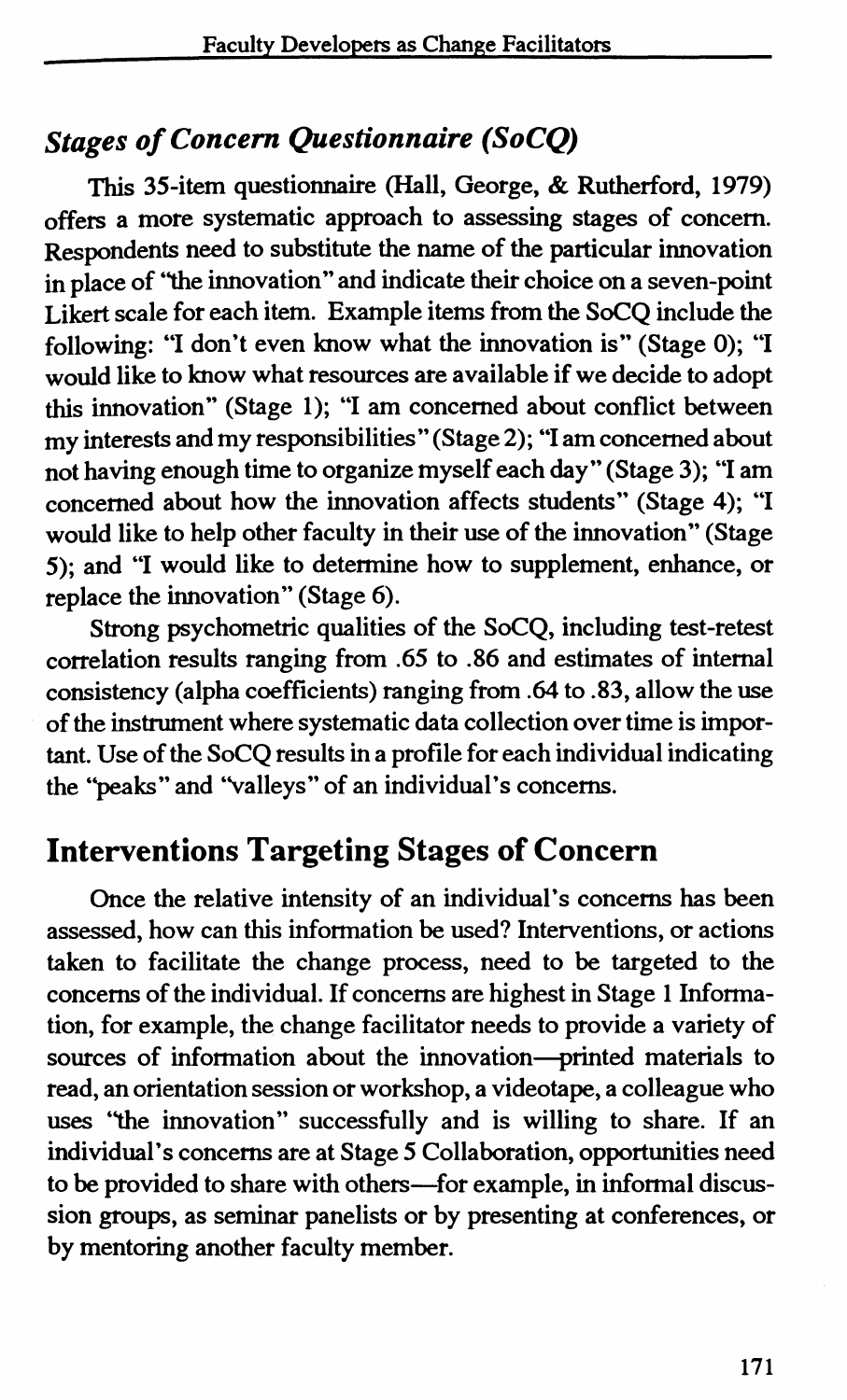It makes little sense to spend time and energy concentrating on areas of low concern to the individual at a particular time. Also, concerns may ''peak" at more than one stage. For example, an individual may be relatively high in both Stage *5* Collaboration and Stage 3 Management. An appropriate intervention in this case might be for the change facilitator to provide opportunities for faculty to collaborate in small groups about management aspects of the innovation. If the "innovation" in this case is a new problem-based learning curriculum, for example, an appropriate intervention might be a series of brown bag lunch discussions on managing materials related to case studies—developing, locating, organizing, and distributing case materials efficiently.

#### *Interventions in Introducing Innovations*

Those responsible for facilitating a change can anticipate that when an innovation is introduced, even if it is self-selected, Stage 1 Information and Stage 2 Personal concerns will be relatively high. Non-users, or those who are involved with a change but not yet actually using it, will be in Stage 0 Awareness, Stage 1 Information, or Stage 2 Personal. It would be important in this introductory phase to offer information and support, letting faculty know that it's "okay" to have personal concerns-we all do. Examples of interventions appropriate in introducing innovations are listed in Figure 2, Stage 0 Awareness, Stage 1 Information and Stage 2 Personal.

While Stage 2 personal concerns are normal, change facilitators need to work to reduce these concerns and help faculty move on; otherwise, predictably, faculty with prolonged high personal concerns decide the innovation is too risky and "opt out." If we were to examine more closely the fate of failed innovations, it is likely that not much attention was paid to facilitating the progression of individuals from personal or self concerns to task and then impact concerns.

#### *Interventions in Implementing Innovations*

Once a faculty member begins to use an innovation, task-Stage 3 Management-concerns may appear. Interventions at this stage help with organization and the efficient management of the task. Individu-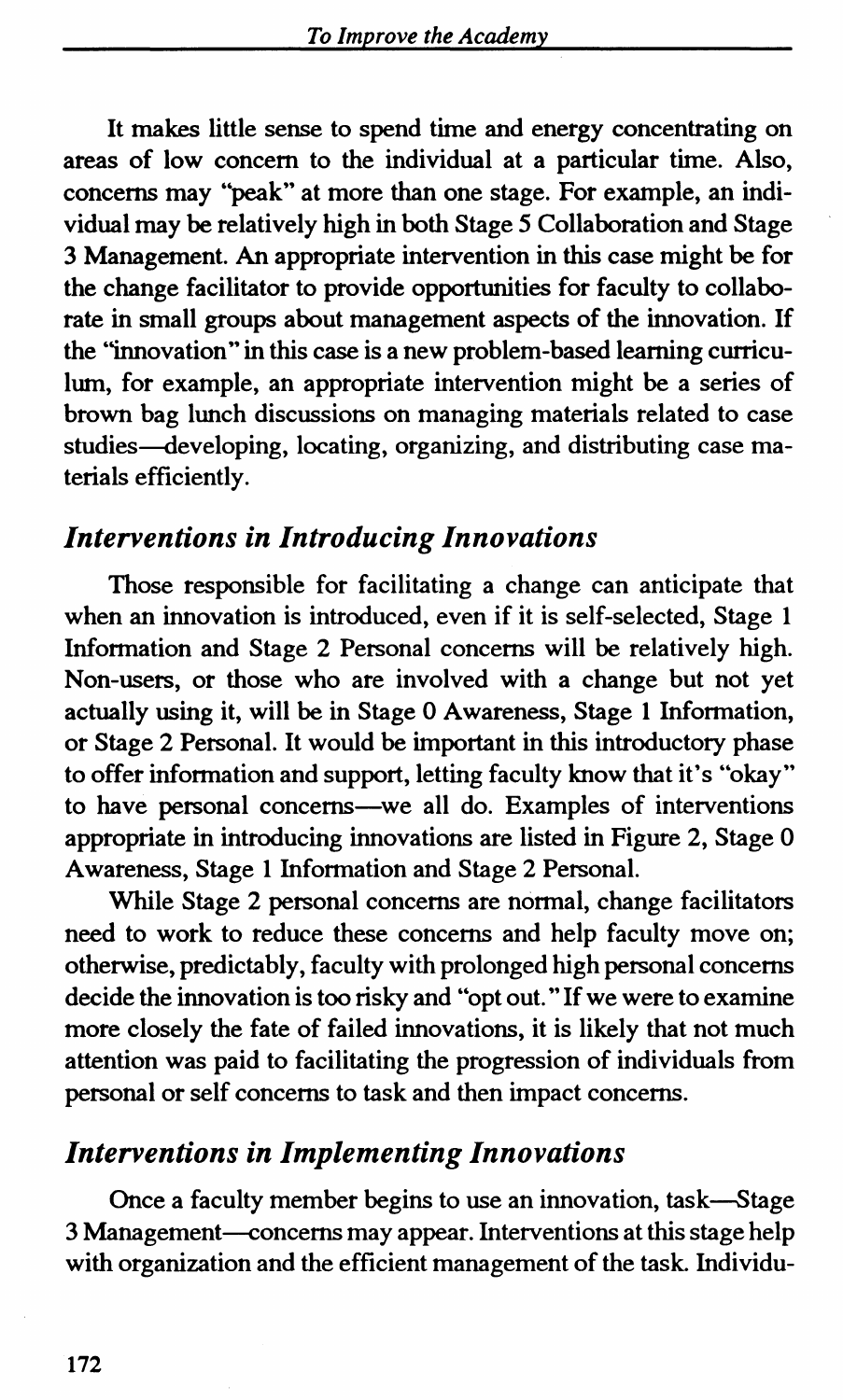## **Figure 2**

#### **Interventions**

#### STAGES OF CONCERN EXPRESSIONS OF CONCERN

| T<br>M      | 6 REFOCUSING        | How can we make it better?<br>What needs to be done now?                                                                                                                                                                                                                        |
|-------------|---------------------|---------------------------------------------------------------------------------------------------------------------------------------------------------------------------------------------------------------------------------------------------------------------------------|
| P<br>A<br>C | 5 COLLABORATION     | Share ideas with others<br>Have others come to visit<br>Present new ideas, projects at a conference                                                                                                                                                                             |
| т<br>Т      | 4 CONSEQUENCE       | Share sessions--Show what works for you<br>Survey teachers, students<br>Pre and post data sharing<br>Examining test scores<br>Identify ways to measure impact (Is it working?)<br>Let her/him share success stories with you                                                    |
| A<br>S<br>K | <b>3 MANAGEMENT</b> | Help with planning<br>Help develop timelines<br>Help organize committees<br>Show how you organize to accomplish the same task<br>Share time management techniques                                                                                                               |
| s<br>E      | 2 PERSONAL          | Build trust relationship<br>Offer moral support, confidence-building<br>Accept feelings and try to direct toward positive action<br>Visit a site where innovation is being used to see it in<br>action<br>Clarify information (avoids fears about "grapevine" in-<br>formation) |
| L<br>F      | 1 INFORMATIONAL     | Provide printed materials to read<br>Orientation session/workshop<br>Videotape of program in action<br>Pair "those who know" with "those who don't"<br>Locate resources and provide number to contact                                                                           |
|             | 0 AWARENESS         | Offer new ideas                                                                                                                                                                                                                                                                 |

CBAM Project Research and Development for Teacher Education The University of Texas at Austin

#### Used with permission.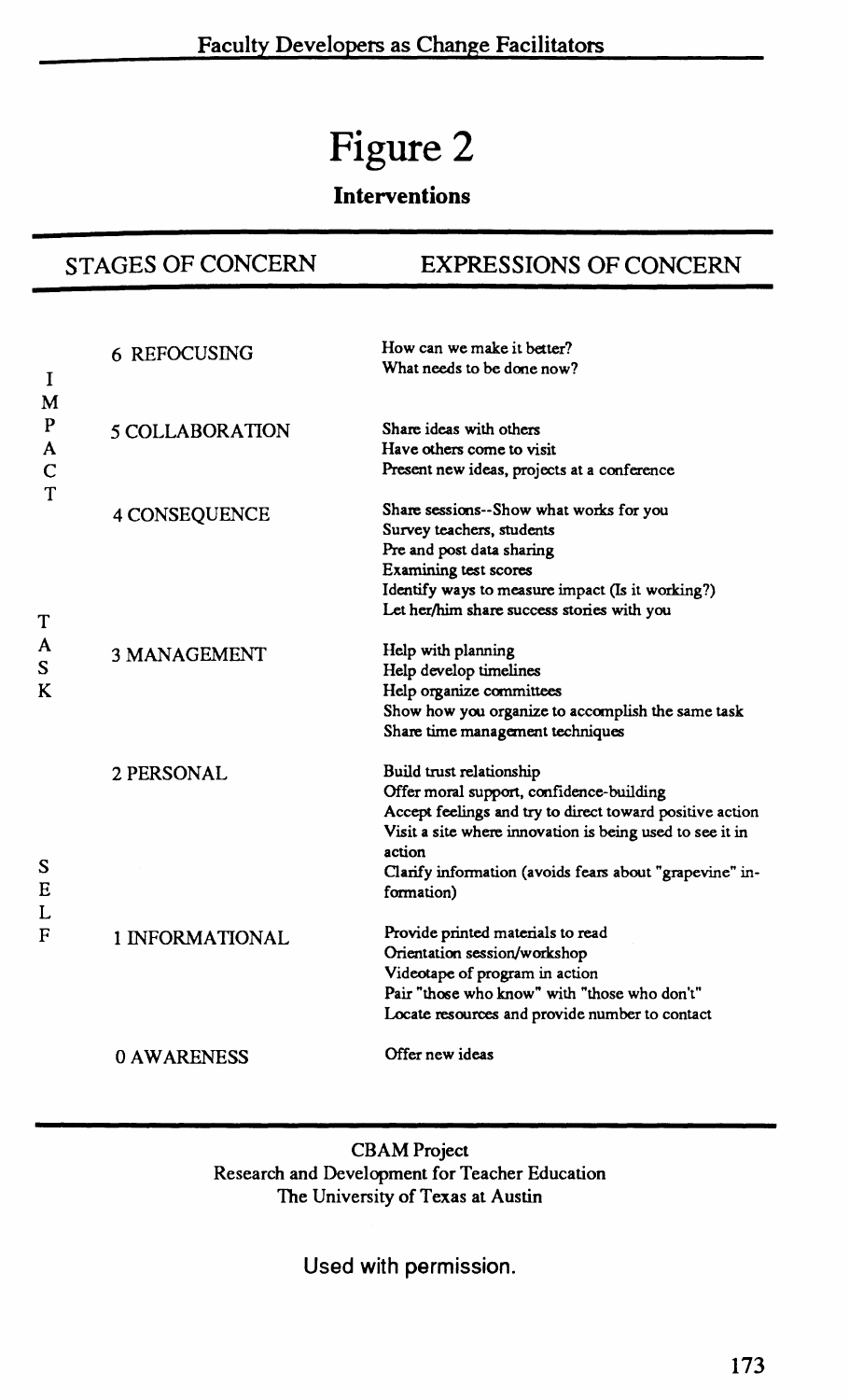als may need help with planning, time management, organizing resources, etc., and interventions need to be targeted appropriately. Figure 2 lists examples of interventions at this stage.

#### *Interventions in Arousing Impact Concerns*

It would be nice if faculty, once on this continuum, automatically continued "up the stages," progressing from personal and management concerns to concerns related to the impact of the innovation. Alas, such is not the case, according to Hall and Hord (1987). In arousing and maintaining concerns at the impact level-Stage 4 Consequence, Stage 5 Collaboration, Stage 6 Refocusing-the change facilitator still plays a key role. For example, the change facilitator might suggest a variety of ways to collect classroom data and analyze it to measure impact (Is it working?) and actively encourage collaboration and provide the opportunities for sharing. Other possible activities to support faculty in these stages are listed in Figure 2. Such analysis and collaboration are familiar to faculty in the research arena but are less likely to be established ways of operating in relation to their teaching roles. Again, the change facilitator is key in making this translation.

## **Applications**

The CBAM model has been used in a number of settings; the three examples described here illustrate some of the model's range of applications in college faculty development.

### *Small-Scale Application*

In a session at the 1992 POD conference, participants identified an innovation which they as college faculty developers or faculty leaders were involved in implementing, to determine their own stage(s) of concern related to facilitating the innovation. Such an awareness of one's own concerns about an innovation is a first step in using the model to work with others. In small groups, participants developed examples of typical faculty comments indicating various stages of concerns and brainstormed appropriate interventions.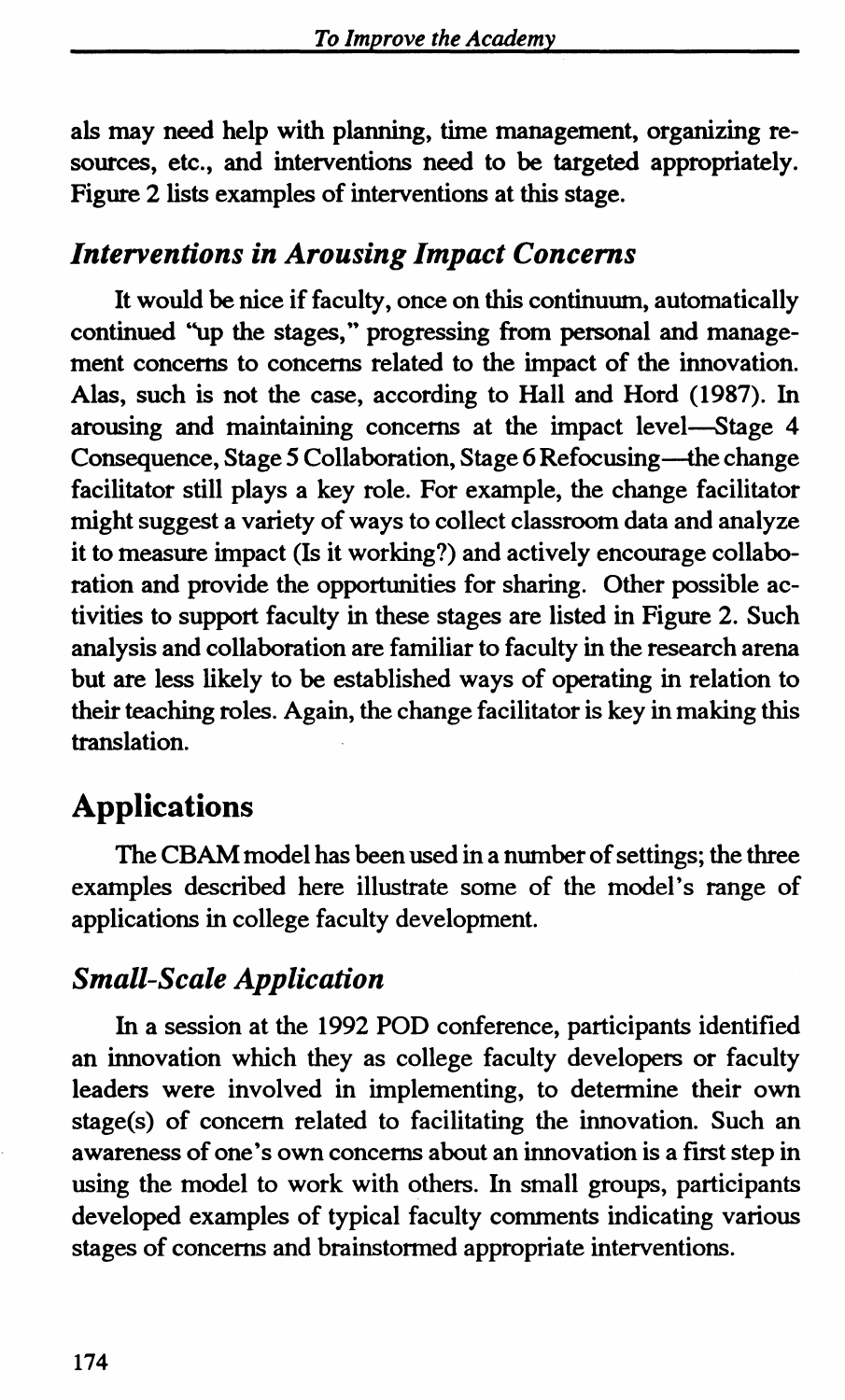### *Applications at Louisiana State University*

At Louisiana State University, the CBAM model has been used in a variety of ways. Most obvious is the application of CBAM in individual consultations as faculty members select and experiment with innovative teaching strategies. The model has proven to be easy to use and beneficial in appropriately matching interventions with client needs.

CBAM also has been used at LSU in working with faculty groups. In the School of Veterinary Medicine, the curriculum development committee is developing a problem-based learning component of a new curriculum. A faculty developer trained in CBAM was invited to work as part of the committee and quickly realized that while much time and thought had been invested in the *development* of the curriculum revisions, little attention had been paid to planning the *implementation* of the problem-based curriculum-an innovation that required significant changes in the roles of faculty and students. As of now, the curriculum development committee has participated in an awarenesslevel workshop of CBAM. Plans are being made for an implementation phase which involves the training of curriculum development committee members as change facilitators and activities to prepare and support faculty in the process of implementation.

In the College of Agriculture, plans have been developed to train senior faculty as mentors to junior faculty using teaching portfolios. Part of the proposed training will be in developing a teaching portfolio; and since this is an innovation to most faculty, mentor training will also include training in the CBAM model.

### *Applications at Southeastern Louisiana University*

At Southeastern Louisiana University, recent campus-wide efforts have been made to directly and purposefully link assessment, planning, and program development/enhancement activities within programs and departments and across campus. In this context, opportunities for professional reflection and collaboration among faculty have proliferated. One-legged conferences and open-ended statements have been used to assess concerns in consultations with individuals and faculty groups. In these instances, the CBAM model has provided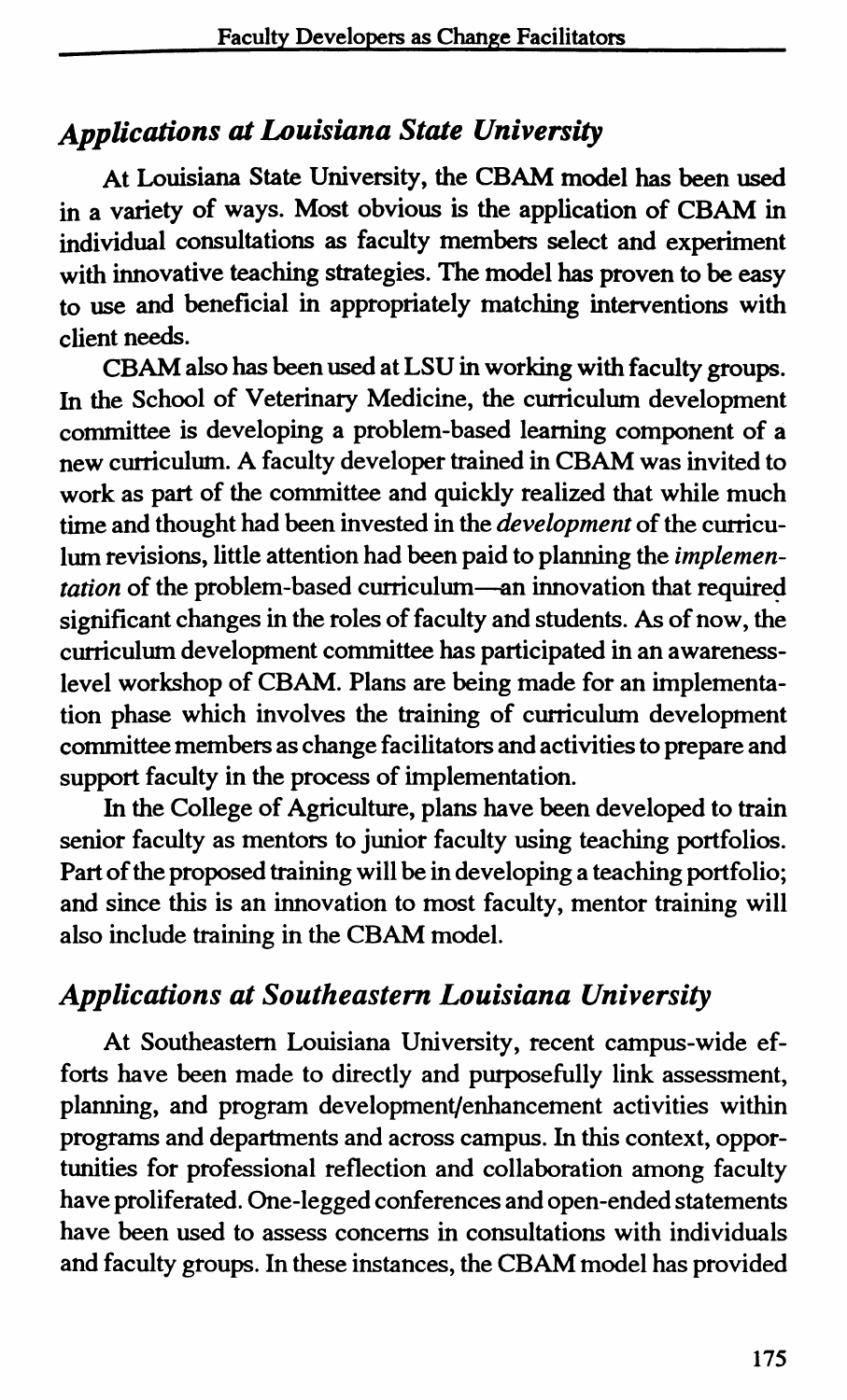guidance in matching interventions to the needs of various clients (e.g., administrators, faculty, and students). In particular, the model has provided individuals with a useful conceptual framework for understanding their perceptions and feelings, as well as those of colleagues with whom they are working, and professional reflection and collaborative efforts have been enhanced.

## **Conclusion**

The Concerns-Based Adoption Model (CBAM) (Hall & Hord, 1987) has provided faculty developers with a useful conceptualization for supporting and facilitating individuals and/or groups in implementing innovations within classrooms and universities. Within the larger perspective of planned change in educational organizations, CBAM's utility for effecting long lasting change seems well-supported by a number of studies (Corbett, et al., 1987; Ehnore, 1987; Huberman & Miles, 1984; Kaslow & Giacquinta, 1974; Stem & Keislar, 1977). Corbett, et al. (1987) point out that teachers' responses to change efforts were influenced by their beliefs and perceptions and the informal norms pertaining to: (1) ''the way we do things around here", and (2) "who we are around here" (p. 58). Any level of planned change has the potential of affecting deeply rooted norms embedded in a school/college/university organizational culture. Consistent with these fmdings, applications of the CBAM have been beneficial in understanding such contextual features and how they interact with specific innovations. Strategies matched to specific stages of concern have been succesfully used to facilitate adoption, implementation, and incorporation of innovations.

These findings suggest substantial implications not only for faculty developers, but for administrators, faculty and students who are involved in innovation/planned change. Using a concerns-based approach facilitates the forward progress through stages of the process and enhances the likelihood of long-lasting, normative change.

## **References**

Atkins, S. S., & Svinicki, M. (1992). Faculty development in out-of-the-way places. *To Improve the Academy, 11, 25-34...*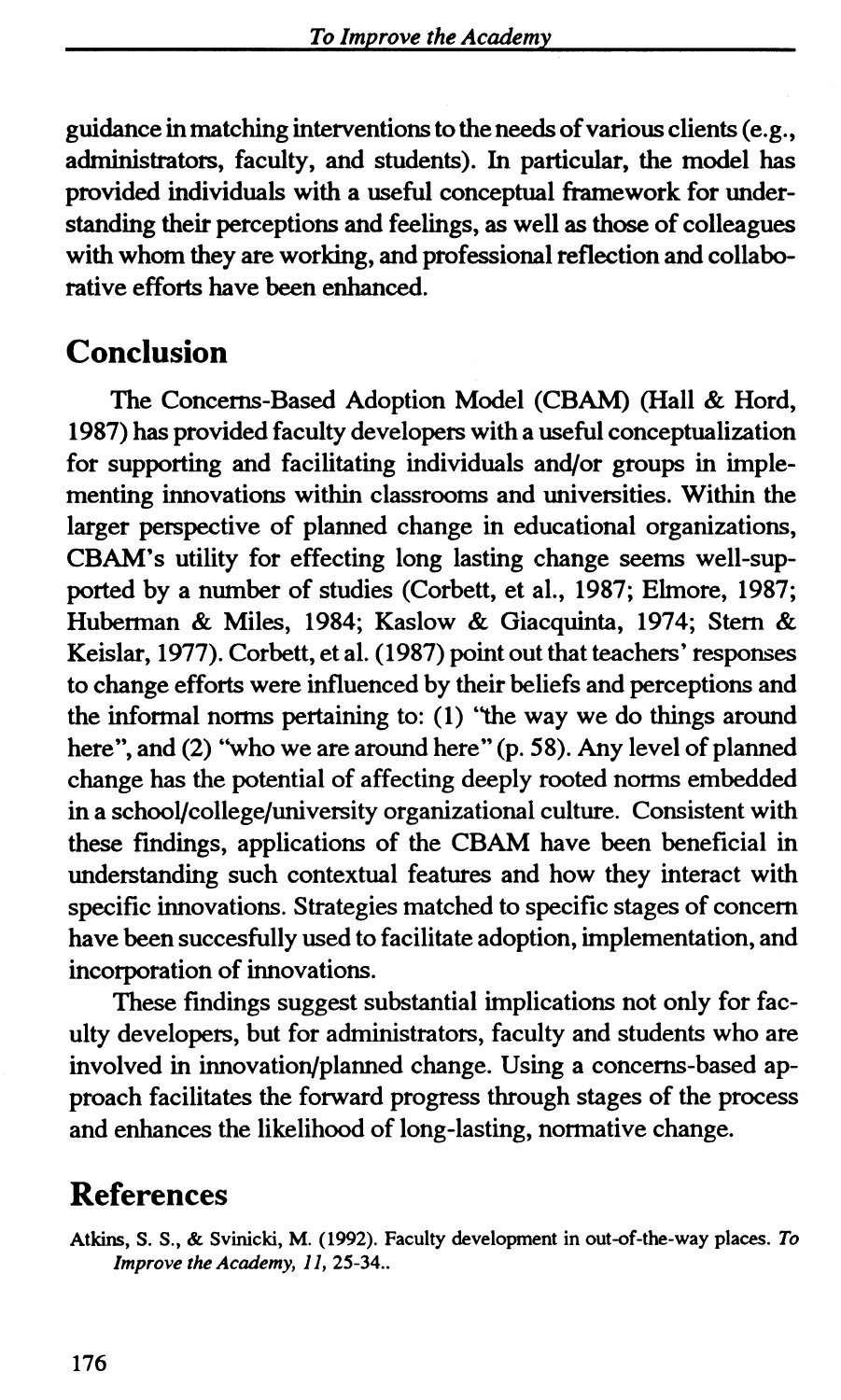- Bossert, S. T., Dwyer, D., Rowan, B., & Lee, 0. V. (1982). The instructional management role of the principal. *Educational Administration Quanerly, 18,* 34-64.
- Boyer, E. L. (1990). *Scholarship reconsidered: Priorities of the proessoriate.* Princeton: The Carnegie Foundation for the Advancement of Teaching.
- Chauvin, S. W. (1992). *An exploration of principal change facilitator style, bureaucratic and professional orientations, and teacher receptivity to change.* Unpublished doctoral dissertation, Louisiana State University, Baton Rouge.
- Corbett, H. D., Firestone, W. A., & Rossman, 0. B. (1987). Resistance to planned change and the sacred in school cultures. *Educational Administrative Quanerly, 23(* 4), 36-59.
- Darling-Hammond, L. ( 1990). Instructional policy into practice: 'The power of the bottom over the top." *Educational Evaluation and Policy Analysis, 12(3), 233-241.*
- Elmore, R. F. (1987). Reform and the culture of authority in schools. *Educational Administrative Quanerly, 23,* 60-78.
- Evans, R. L. & Teddlie, C. (1993). *Facilitating change: Is there one best style?* Paper presented at the annual conference of the American Educational Research Association, Atlanta, OA
- Fullan, M. (1985). Change processes and strategies at the local level. *The Elementary*  School Journal, 85(3), 391-421.
- Fuller, F.F. (1969). Concerns of teachers: A developmental conceptualization. *American*  Educational Research Journal, 6(2), 207-226.
- Oiacquinta, J. B. (1973). The process of organizational change in schools. *Review of Research in Education, 1,* 178-208.
- Hall, 0. E., George, A., and Rutherford, W. L. (1979). *Measuring stages of concern about the innovation: A manual for use of the SoC questionnaire.* (Report No. 3032). Austin: The University of Texas at Austin, Research and Development Center for Teacher Education. (ERIC Document Reproduction Service No. ED 147 342)
- Hall, 0. E., & Hord, S.M. (1987). *Change in schools: Facilitating the process.* New York: State University of New York Press.
- Hall, 0. E., Wallace R. C., and Dossett, W. A. (1973). *A developmental conceptualization of the adoption process within educational institutions* (Report No. 3006). Austin: The University of Texas at Austin, Research and Development Center for Teacher Education. (ERIC Document Reproduction Service No. ED 095 126)
- Hopkins, D. (1990). Integrating staff development and school improvement: A study of teacher personality and school climate. In B. Joyce (Ed.), *Changing school culture through staff development* (pp. 41-67). Alexandria, Virginia: Association for Supervision and Curriculum Development.
- Huberman, A.M., & Miles, M. B. *(1984)./nnovation up close: How school improvement works.* New York: Plenum.
- Joyce, B. (Ed.). (1990). *Changing school culture through staff development.* Alexandria, Virginia: Association for Supervision and Curriculum Development.